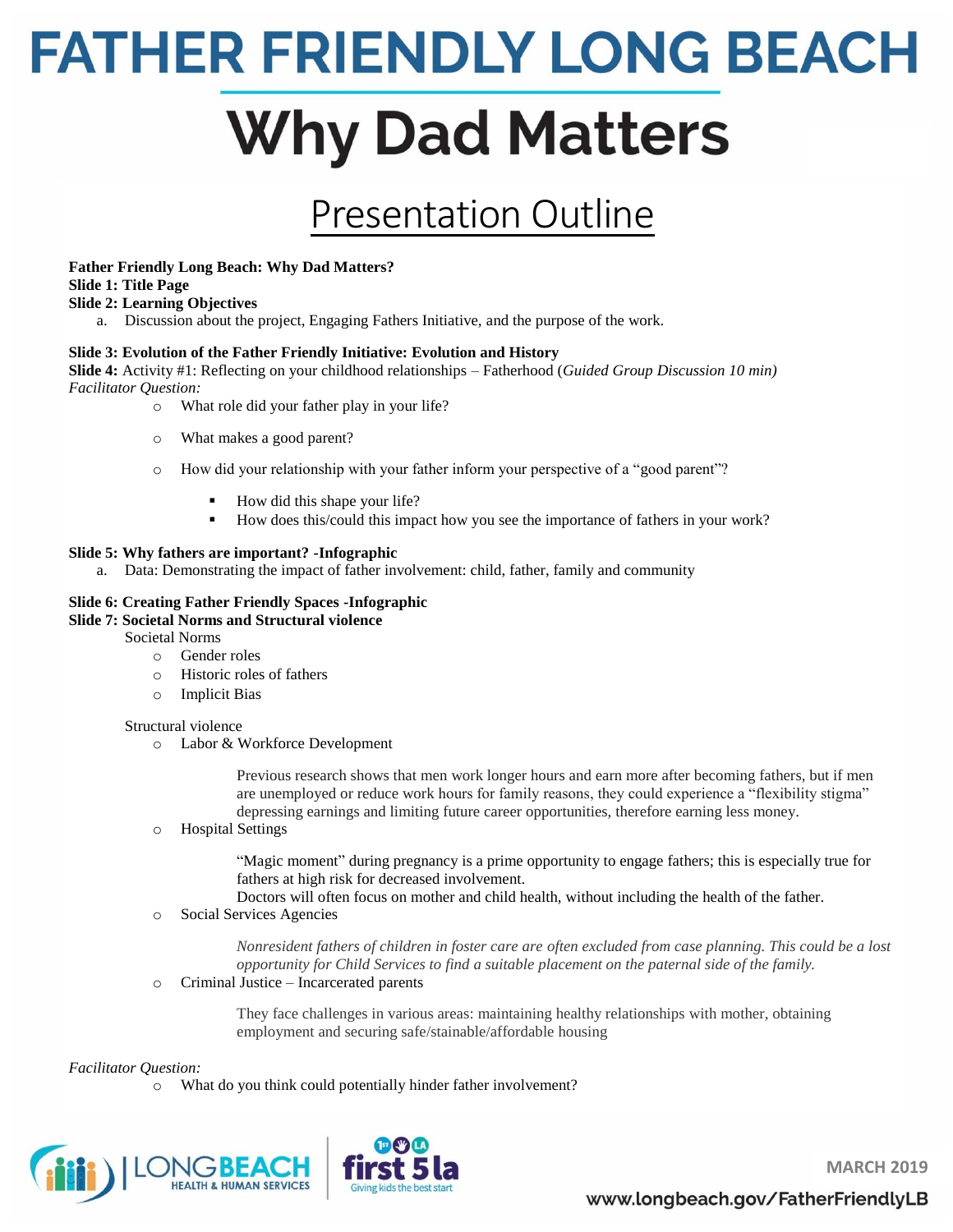## **FATHER FRIENDLY LONG BEACH Why Dad Matters**

## Presentation Outline

**Slide 8: Transforming Spaces: Best and Promising Practices for Father Friendly Space Slide 9: Activity # 2: The Fatherhood Experience** (*Guided Group Discussion 10 min)*

- o **Step up, Step down**
	- o **If you have seen, heard or witnessed a stereotype of the father who was incompetent, lazy, or unequipped, please stand up.**
	- o **If you feel your identity as a parent is portrayed positively by the media, please stand up.**
	- o **If the common representation/stereotype of fathers within your ethnic group is "absent", "disinterested" and/or "disengaged" ,please stand.**
	- o **If you have seen positive images of your gender engaged in parenting activities, please stand.**
	- o **If you have regular access to changing tables in your preferred gender restroom, please stand.**
	- o **If you have seen, heard or witnessed a father engaging in a healthy activity with their child/ren please stand.**
	- o **If you have challenged a colleague, family member or friend that expressed a negatively stereotyped view of fathers, please stand.**

### **Slide 10: The Fatherhood Experience: Debrief Reflection Questions:**

- o **What are some initial thoughts and feelings about this activity?**
- o **How did these questions make you feel?**
- o **What did you notice about how you and the other participants responded to this activity? Was there anything that surprised you?**





**MARCH 2019**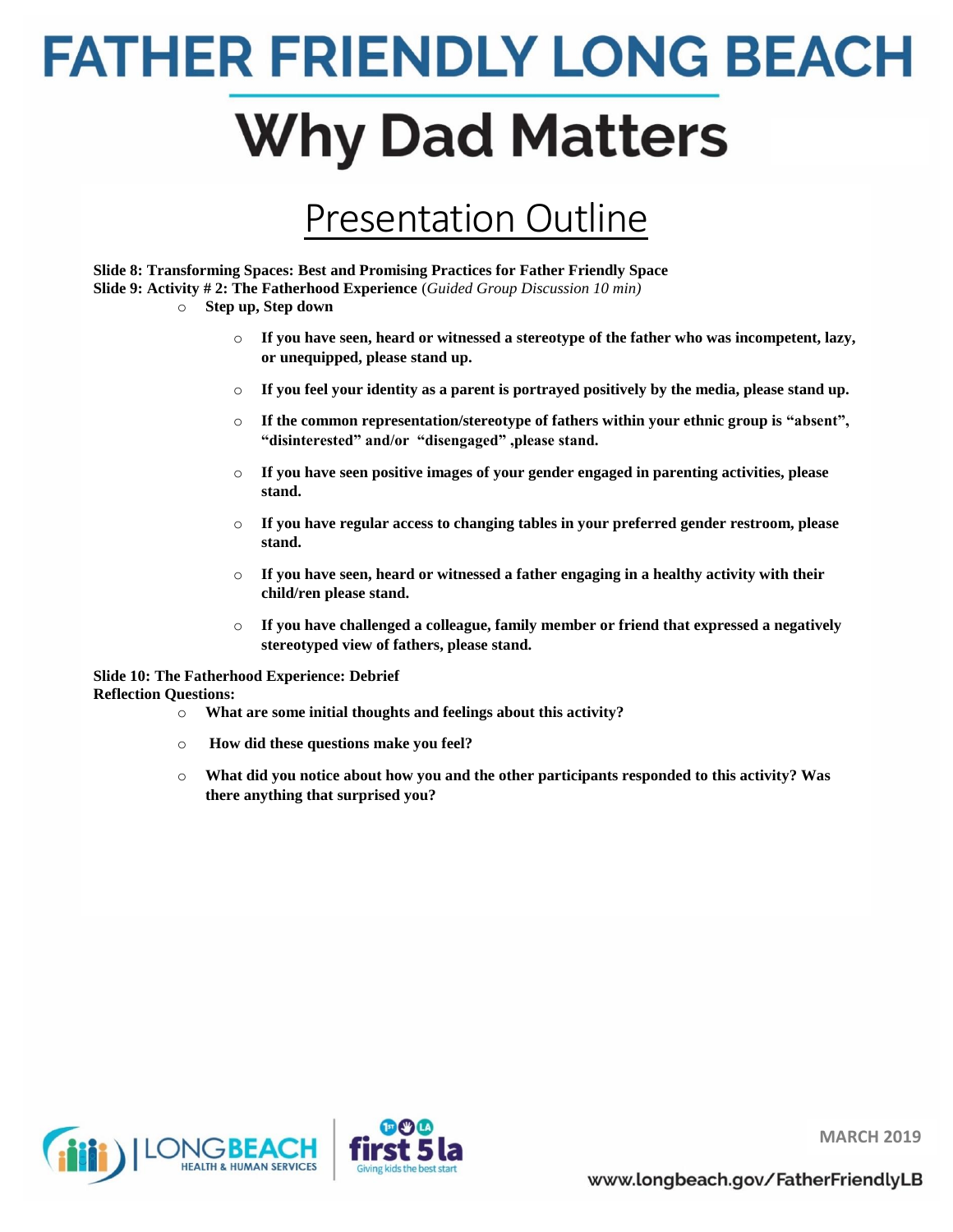# **Why Dad Matters**

## Presentation Outline

### **Slide 11: Staff practices: Training staff to work specifically with fathers.**

### **1) Assessing staff needs:**

### *Facilitator Question/s*

- a. Do they know how to work effectively with fathers? Does staff know how to work with fathers that might experience symptoms of mental illness such as trauma, anxiety and depression.
- b. Are there motivational factors that could prevent this from occurring (i.e. personal bias)?
- c. Are there organizational barriers that could prevent fathers from becoming more involved?
- **2) Having an inclusive definition of "father" -- i.e. could be a** *father-figure such as an uncle, grandfather older brother, neighbor, coach, etc.*
- **3) Asking about the father from the beginning and follow up as necessary throughout**

### *Facilitator Question/s*

- a. Are staff actively asking about fathers? If there is contact with father keep them up to date on the challenges and successes of the child.
- b. Using inclusive language when gathering information about parents? (i.e. not just talking about parenting in terms of mother but also including father).
- c. Specifically reaching out to the fathers to provide updates on their child if there are not present.
- d. Asking about the father at the intake period and expressing the importance of their participation in services.

### **4) Understanding some of the unique needs of fathers across cultures.**

- a. Are there specific cultural barriers that would also need to be addressed?
- b. Is the father related material accessible in multiple languages?
- c. Recognizing the diversity within specific cultural groups
- **5) Non-custodial/non-Residential fathers-just because a father is not physical present still finding ways to creatively engage them in their programming.** 
	- a. These fathers might have a contentious relationship with the mother and might need help managing the coparenting relationship.
	- b. Creating awareness of their legal rights especially related to establishing paternity.
	- c. Connecting activities to other valued resources: employment

### **Slide 12**: **Best Practices for Engaging Fathers**

- 1. Do you have images that positively display father involvement in the office? Are these fathers/male figures engaged in non-traditional male roles?
- 2. Are there changing tables in the men's rest-room? Are there inclusive images of parenting activities in the office?
- 3. Is there reading material that is gender neutral or targeted to male readers?
- 4. Are the staff knowledgeable of programs/services/supports for fathers in the community?
- 5. What time do you offer programs? Does it conflict with their other responsibilities?
- 6. Does your organization offer a safe/supportive space for fathers to interact with each other?
- 7. Are there father specific messages/activities images in the father's target language?
- 8. Do you actively market to fathers (i.e. father/child reading day?)
	- i. How do you use technology to engage fathers?

### *Facilitator Question/s: Learning Assessment: Questions to the larger group. (2-3 min)*

- *a. What are we currently implementing in our organization that is consistent with these ideas?*
- *b. What are some strategies that we could consider?*
- *c. What resources have we/could we tap into to help improve our work in this area?*





**MARCH 2019**

### www.longbeach.gov/FatherFriendlyLB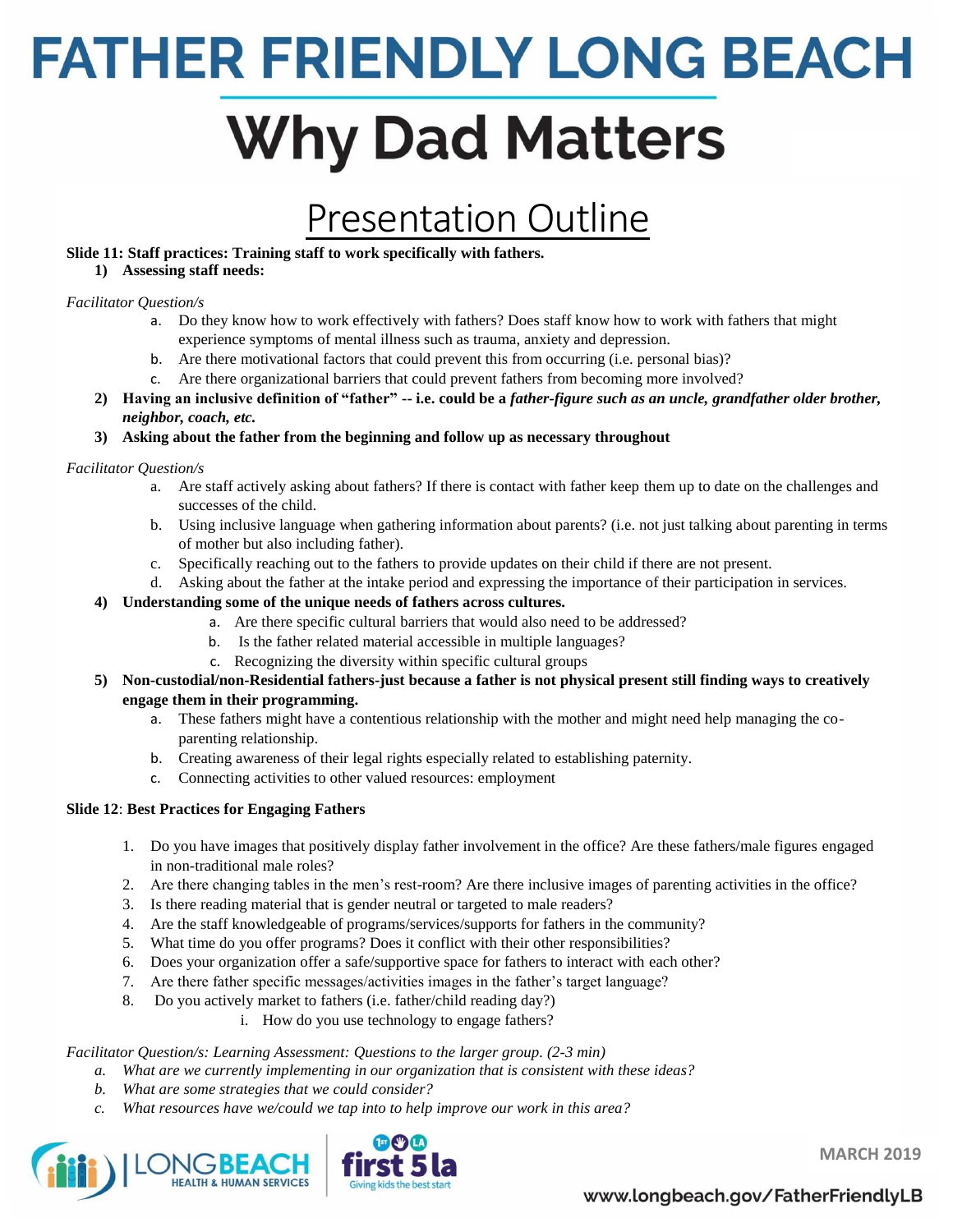# **Why Dad Matters**

## Presentation Outline

### **Slide 13: Incarcerated/formerly incarcerated fathers**

- **1. Awareness of stigma about their role as a father due to past legal history.**
	- a. As long as there was not a past history of violence against the child or co-parent their involvement is vital to support the protective factors for children.
- **2. Actively seeking to reengage these fathers upon return home.**
- **3. Understanding that their potential lack of physical presence could be connected to various competing system demand (i.e. probation/parole requirements, Department of Children and Family Services obligations).**
- **4. Trauma history and feelings of guilt and shame**
	- a. Many fathers past histories could cause them to feel like they are not "good enough fathers" so the providers want to praise and acknowledge their involvement as much as possible.

*Facilitator Question/s: Learning Assessment:* Questions to the larger group. *(2-3 min)*

- *a. What are your fathers' specific needs and interest on how they would like to be more involved?*
- *b. What are the activities that you could implement to help meet potential needs for your fathers?*
- *c. What is something that I/we could immediately implement from this section?*





**MARCH 2019**

www.longbeach.gov/FatherFriendlyLB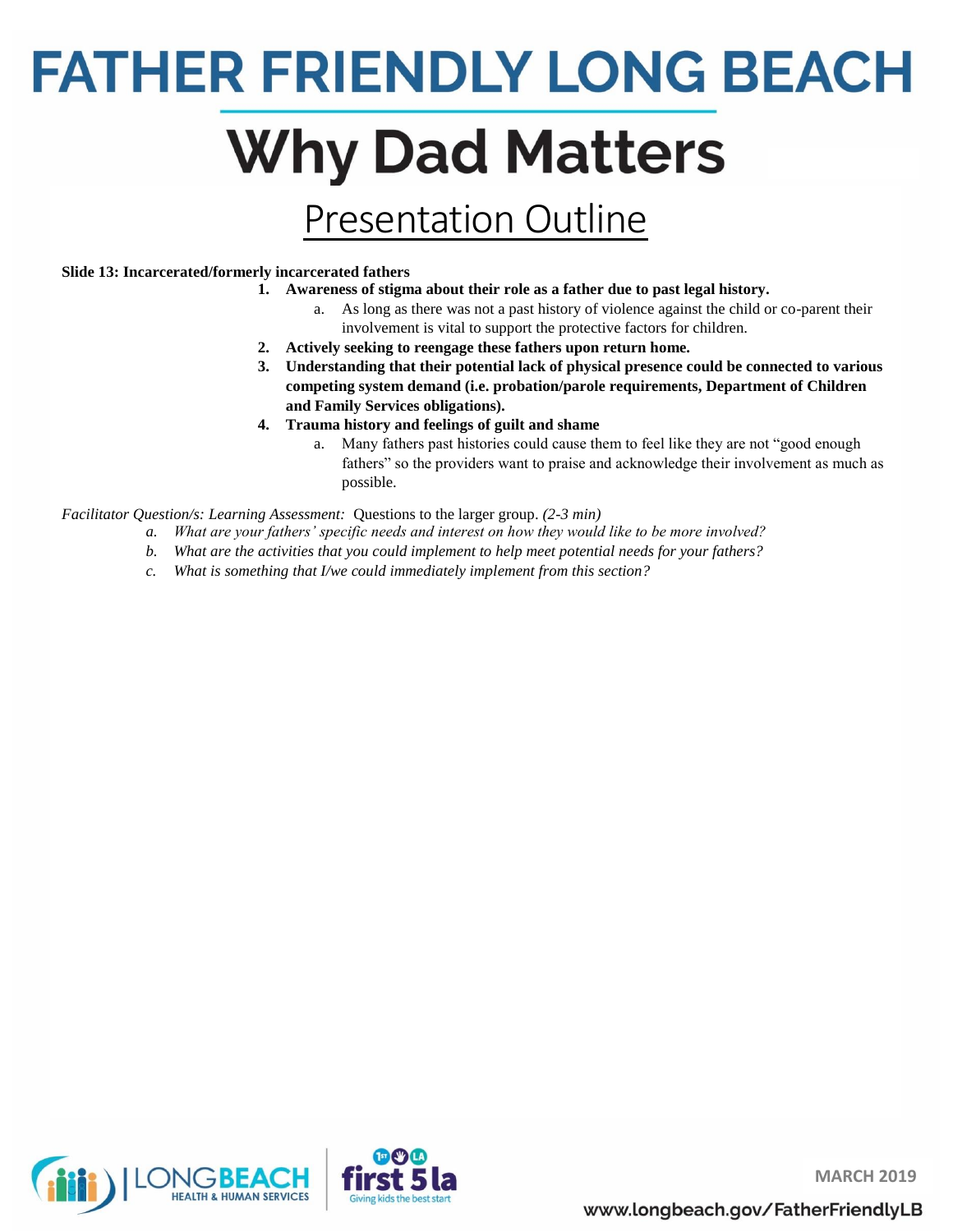## **Why Dad Matters**

## Presentation Outline

### **Slide 14: Policies/Organizational culture**

- **1. Organizational Assessment: How father friendly is your organization?** 
	- a. What are the staff needs?
	- b. What are the father's needs?
	- c. What can be improved?

### **2. Is your organization supportive of change?**

### *Facilitator Question/s*

- a. Moving from we just do not see fathers to what could be do to bring in more fathers?
- b. Does your branding/name unintentionally exclude fathers?
	- i. WIC versus PIC
- c. Do you actively develop fatherhood leaders/champions in your organization?
- d. Do you advocate to increase fatherhood involvement to your board and other community stakeholders?
- e. Does anyone in your organization (i.e. Board of Directors) advocate for fathers or father/child relationships.

### **3. Assessing the needs of the fathers involved in your program.**

### *Facilitator Question/s*

- a. Do they not know how to be involved?
- b. Are they not motivated to be involved due to competing demands?
- c. Are there organizational practices/ barriers that could hinder their involvement?

### **4. Hiring Practices:**

- a. Do you target male staff and staff that have experience working with fathers? (i.e. *Fathers are welcome to apply; experience in working with fathers is a plus*)
- *b.* Do you actively promote your job postings where fathers might have access?
- *c.* Do you have any male/fathers staff working in your program?
- *d. Do you target "successful" fathers to stay part of your program?*

### **5. Staff policies:**

- a. Promotions of father friendly practices for staff (i.e. providing opportunities for fathers to bring their children to work).
- b. flexible work schedules to allow fathers to attend children's extra-curricular activities.
- c. Livable wage for fathers to ensure that they can spend more time with their children.

### *Facilitator Question/s: Learning Assessment: ( 2-3 min)*

- *a. What are some potential gaps that we have not addressed?*
- *b. What are some areas that we have already considered implemented?*
- *c. What type of additional support would we need?*



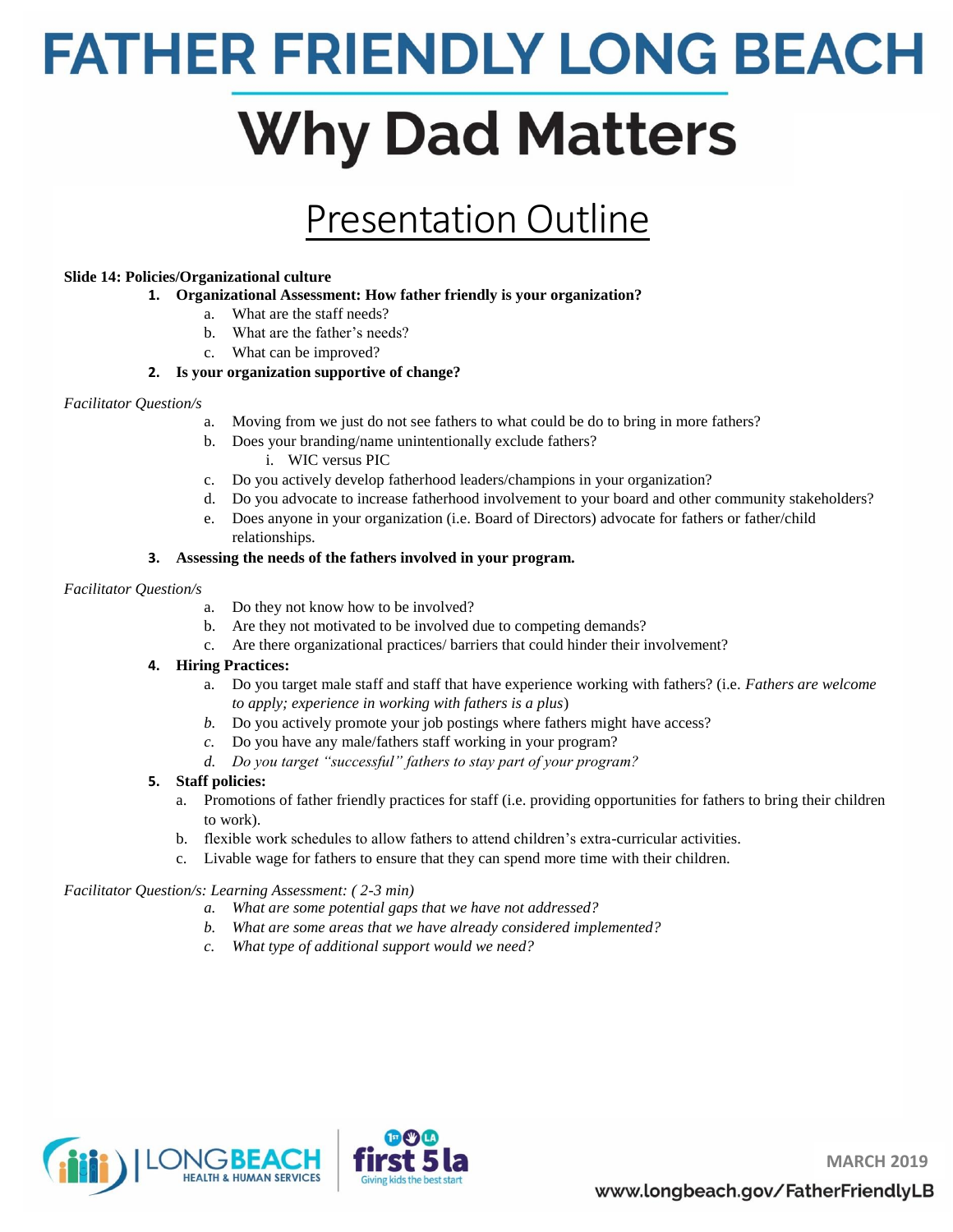# **Why Dad Matters**

## Presentation Outline

### **Slide 15: City of Long Beach, Department of Health and Human Services**

- 1. Current work in the City of Long Beach
	- a. Showing the video on the website

### **Slide 16: Joining the Father-Friendly Initiative**

- 1. **Encourage Fatherhood by Portraying Positive Images of Diverse Fathers**
- 2. **Train Staff on Fatherhood Issues and Father Friendly Practices**
- **3. Ensure Men's Restrooms and Family/Gender-Neutral Restrooms Contain a Changing Station**

### **Slide 17: City of Long Beach, Department of Health and Human Services: Becoming a Father-Friendly Business/Organization**

- Staff Presentation
- **Slide 18: Resources/Services available in the city.**

### **Slide 19: Next Steps**

- 1. Signing up for the Father-friendly decal
- 2. Receiving a follow up questionnaire
- **Slide 20: Partners Slide 21: Questions**